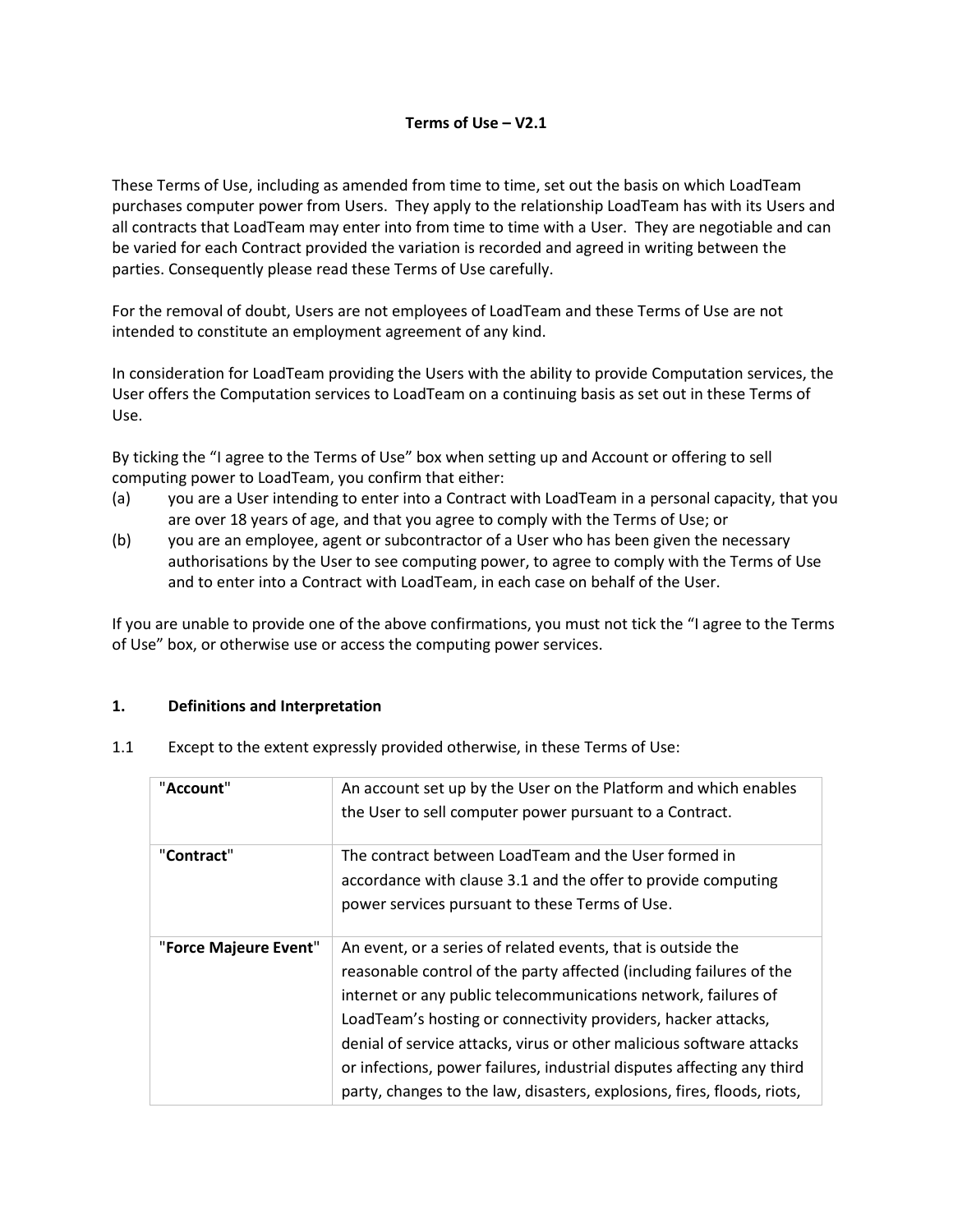|                                          | terrorist attacks and wars).                                                                                                                                                                                                                                                                                                                                                                                                                                                                                                                                                 |
|------------------------------------------|------------------------------------------------------------------------------------------------------------------------------------------------------------------------------------------------------------------------------------------------------------------------------------------------------------------------------------------------------------------------------------------------------------------------------------------------------------------------------------------------------------------------------------------------------------------------------|
| "Intellectual Property<br><b>Rights"</b> | All intellectual property rights wherever in the world, whether<br>registrable or unregistrable, registered or unregistered, including<br>any application or right of application for such rights (and these<br>"intellectual property rights" include copyright and related rights,<br>database rights, confidential information, trade secrets, know-how,<br>business names, trade names, trademarks, service marks, passing<br>off rights, unfair competition rights, patents, petty patents, utility<br>models, semi-conductor topography rights and rights in designs). |
| "LoadTeam"                               | LoadTeam Limited t/a LoadTeam a company registered in New<br>Zealand with company number 5705274, NZ Business Number<br>9429041761168.                                                                                                                                                                                                                                                                                                                                                                                                                                       |
| "LoadTeam Software"                      | The then latest version of LoadTeam's proprietary software client<br>known as "LoadTeam app" which may be downloaded in machine<br>executable object code from the Platform.                                                                                                                                                                                                                                                                                                                                                                                                 |
| "Payment"                                | The payment made by LoadTeam for computer power, as specified<br>by LoadTeam from time to time on the Platform, LoadTeam's<br>administrative fee of US\$0.50 per month on inactive accounts<br>(accounts with no activity over the last 6 months).                                                                                                                                                                                                                                                                                                                           |
| "Platform"                               | LoadTeam's proprietary web portal at www.loadteam.com (or at<br>such other URL as LoadTeam may from time to time notify the<br>User) that may be used by the User to set up and access the User's<br>Account, download the LoadTeam Software and offer computer<br>power to LoadTeam.                                                                                                                                                                                                                                                                                        |
| "Computation"                            | A Computation performed by the User's computer using the<br>LoadTeam Software and the submission by the User on the<br>Platform of the Computation Results generated by such<br>Computation, in each case pursuant to a Contract.<br>A Computation can be anything deemed appropriate by LoadTeam,<br>including, but not limited to, digital currency mining.                                                                                                                                                                                                                |
| "Computation Results"                    | All results data relating to the Computation, as generated by the<br>Computation and delivered electronically by the User to LoadTeam<br>using the LoadTeam Software.                                                                                                                                                                                                                                                                                                                                                                                                        |
| "User"                                   | The person or entity which sets up an Account.                                                                                                                                                                                                                                                                                                                                                                                                                                                                                                                               |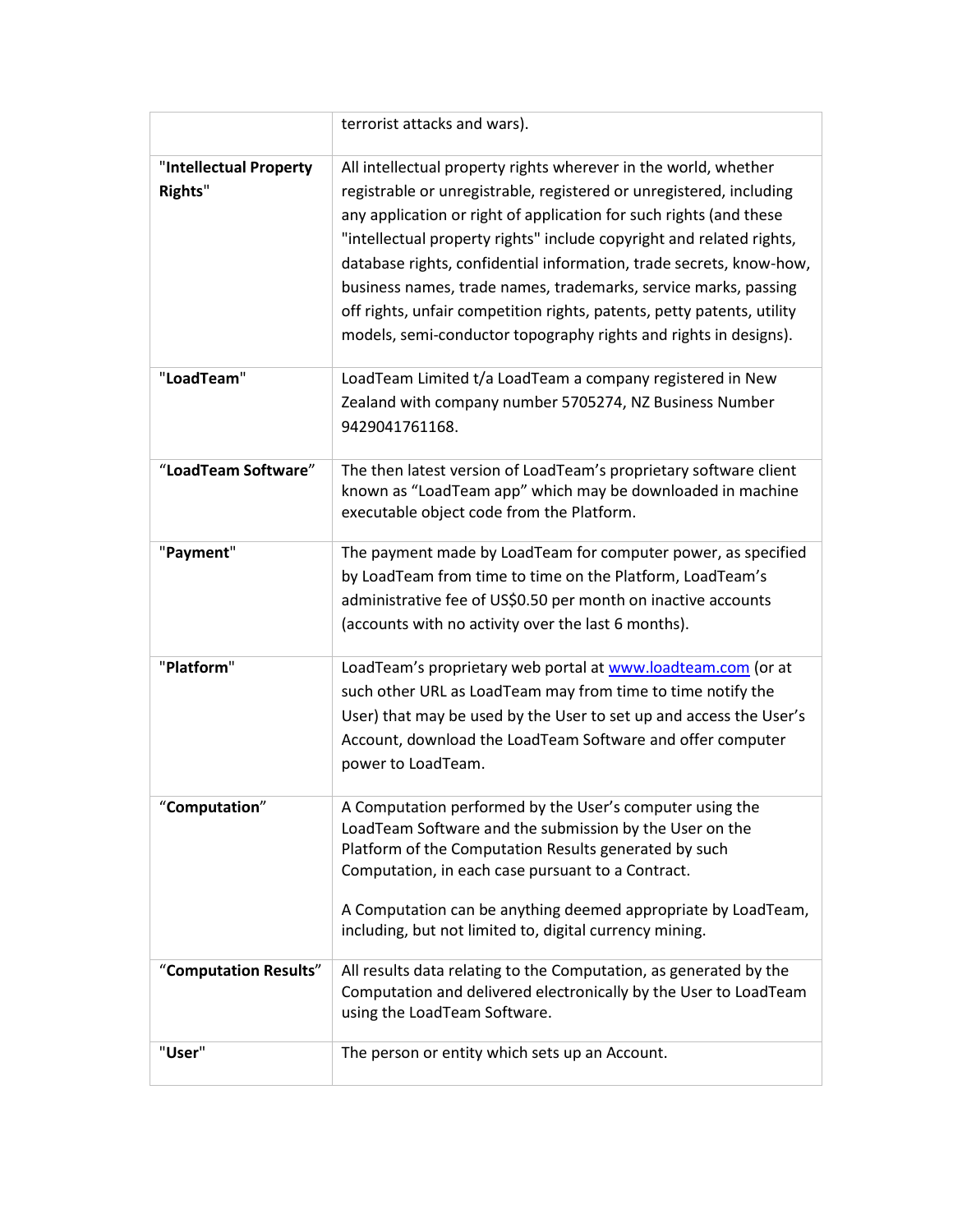- 1.2 In these Terms of Use, a reference to a statute or statutory provision includes a reference to:
	- (a) that statute or statutory provision as modified, consolidated and/or re-enacted from time to time; and
	- (b) any subordinate legislation made under that statute or statutory provision.
- 1.3 The clause headings do not affect the interpretation of these Terms of Use.
- 1.4 In these Terms of Use, general words shall not be given a restrictive interpretation by reason of being preceded or followed by words indicating a particular class of acts, matters or things.

### **2. LoadTeam Software**

- 2.1 Subject to clause 2.2, LoadTeam hereby grants to the User a non-exclusive licence to download and install one copy of the LoadTeam Software on one single physical desktop or laptop computer, and thereafter to use the LoadTeam Software for the sole purpose of carrying out Computations.
- 2.2 Except to the extent expressly permitted in these Terms of Use or as required by law on a nonexcludable basis, the licence granted by LoadTeam to the User under clause 2.1 is subject to the following prohibitions:
	- (a) the User must not install (or attempt to install) the LoadTeam Software on a virtual machine or in a hosted (or "cloud") environment;
	- (b) the User must not use the LoadTeam Software for any purpose other than for performing Computations. For the avoidance of doubt, the User may not use the LoadTeam Software for performing Computation services for or to any third party;
	- (c) the User must not sub-license its right to use the LoadTeam Software or to perform Computations;
	- (d) the User must not permit any unauthorised person to access or use the LoadTeam Software or to perform Computations;
	- (e) the User must not permit more than one copy of the LoadTeam Software to be used per IP address;
	- (f) the User must not (and must not permit any third party) to reverse engineer, decompile, disassemble, modify, adapt or make error corrections to the LoadTeam Software, or to the protocol utilised by the LoadTeam Software;
	- (g) the User must not make any backup or other copies of the LoadTeam Software; and
	- (h) the User must not publish or distribute the Computation results to any third party or allow communication disparaging LoadTeam in any way.
- 2.3 The User shall use reasonable endeavours, including reasonable security measures, to ensure that no unauthorised person may gain access to the LoadTeam Software.
- 2.4 The User shall ensure that the desktop or laptop computer on which the LoadTeam Software is installed:
	- (a) meets the minimum hardware and software (including browser) requirements specified by LoadTeam on the Platform;
	- (b) has sufficient free processing power and network bandwidth to perform Computations; and
	- (c) without prejudice to clause 9.3(f), has state-of-the-art and fully updated anti-virus and anti-malware installed and activated on it.
- 2.5 The User must not use the LoadTeam Software:
	- (a) in any way that is unlawful, illegal, fraudulent or harmful; or
	- (b) in connection with any unlawful, illegal, fraudulent or harmful purpose or activity.
- 2.6 For the avoidance of doubt, the User has no right to access the software code (including object code, intermediate code and source code) of the LoadTeam Software.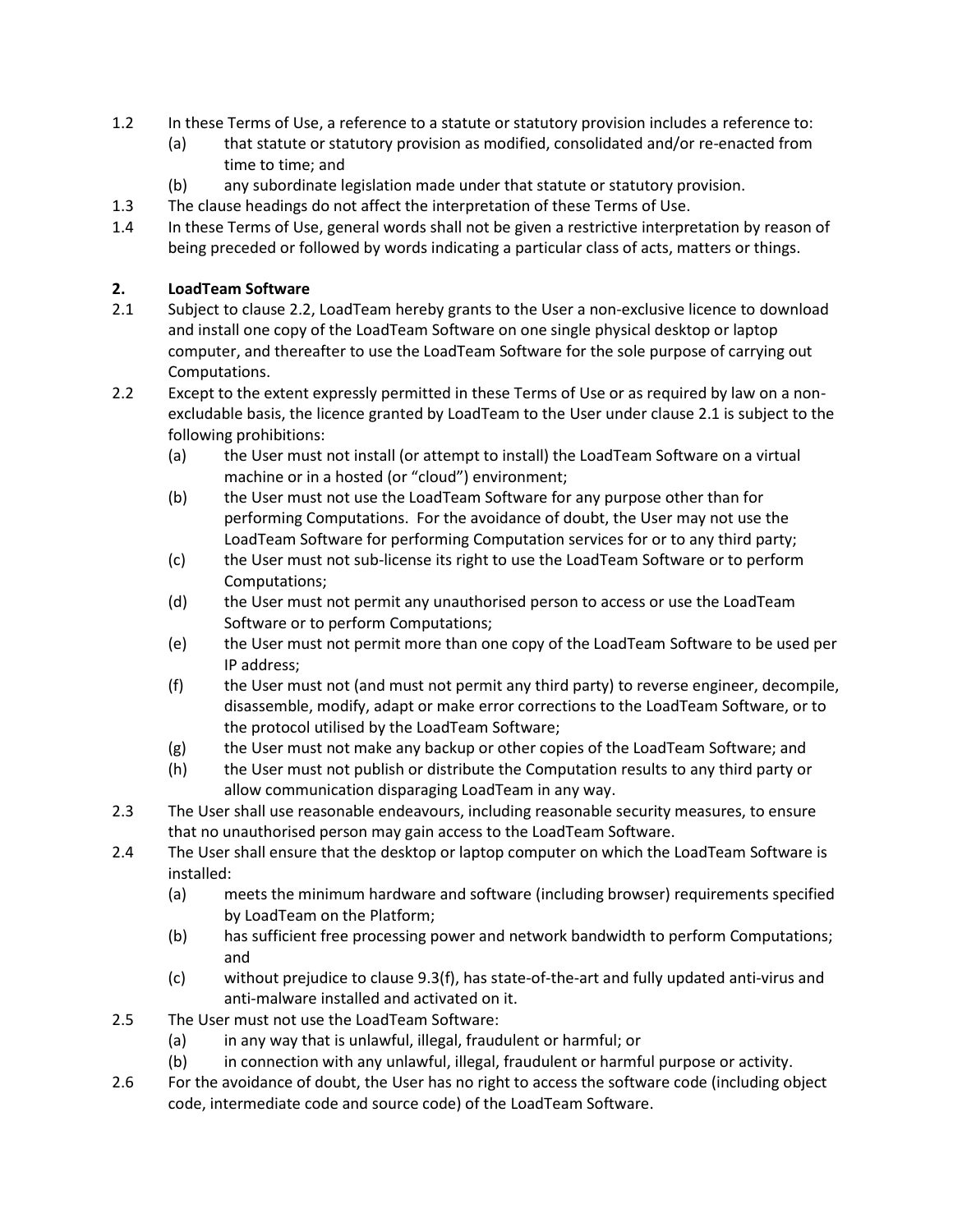2.7 LoadTeam in its sole discretion may suspend or terminate the User's Account and/or its licence to use the LoadTeam Software with immediate effect, at any time and for any reason. The User agrees that LoadTeam is not obliged to give a reason to the User for such suspension or termination.

## **3. Computations and Engagement**

- 3.1 The User by agreeing to these Terms of Use offers to sell computing power using the LoadTeam Software via the Platform. The allocation by LoadTeam of a Computation to the User will constitute LoadTeam's acceptance of the User's offer, and result in the formation of a separate Contract between LoadTeam and the User for the performance of such Computation by the User using the LoadTeam Software, that Contract being on the terms and conditions set out in these Terms of Use. For the avoidance of doubt, LoadTeam may, at its entire discretion, allocate one or more Computation units to the User, but provides no warranty or other assurance that the User will be allocated any minimum number of Computations and/or that the User will be treated on an equal basis compared to other users engaged by LoadTeam in connection with the allocation of Computations. The User agrees that by entering into these Terms of Use the User is making a continuing offer of the Computation services to LoadTeam on the basis that LoadTeam may accept that offer by allocating a Computation to the User as required by LoadTeam in the sole discretion of LoadTeam from time to time. Once the Computation Services have been provided pursuant to a Contract the Contract is at an end. Throughout a Contract the User's offer of the User's services continues.
- 3.2 Subject to clause 3.3, LoadTeam hereby grants to the User a non-exclusive licence to access and use the Platform for the purposes of downloading the LoadTeam Software, offering to perform Computations, submitting Computation Results and receiving Payments.
- 3.3 Except to the extent expressly permitted in these Terms of Use or as required by law on a nonexcludable basis, the licence granted by LoadTeam to the User under clause 3.2 is subject to the following prohibitions:
	- (a) the User must not access or use the Platform for any purpose other than those expressly permitted under clause 3.2;
	- (b) the User must not sub-license its right to access and use the Platform; and
	- (c) the User must not use any software to perform LoadTeam Computations other than the LoadTeam Software.
- 3.4 The User shall use reasonable endeavours, including reasonable security measures, to ensure that no unauthorised person may gain access to the Platform or the User's Account.
- 3.5 The User must not perform the Computation in any way that causes, or may cause, damage to, or impairment of the availability or accessibility of LoadTeam website or other users.
- 3.6 The User must not perform the Computation:
	- (a) in any way that is unlawful, illegal, fraudulent or harmful; or
	- (b) in connection with any unlawful, illegal, fraudulent or harmful purpose or activity.
- 3.7 For the avoidance of doubt, the User has no right to access the software code (including object code, intermediate code and source code) of the LoadTeam Website or the Platform.

# **4. LoadTeam API**

- 4.1 Subject to clause 4.2, LoadTeam hereby grants to the User a non-exclusive licence to access the LoadTeam API for the sole purpose of performing the Computation.
- 4.2 The User warrants and represents to LoadTeam that, on completion of the Computation, the User shall promptly and permanently delete the Computation Results from the User's computer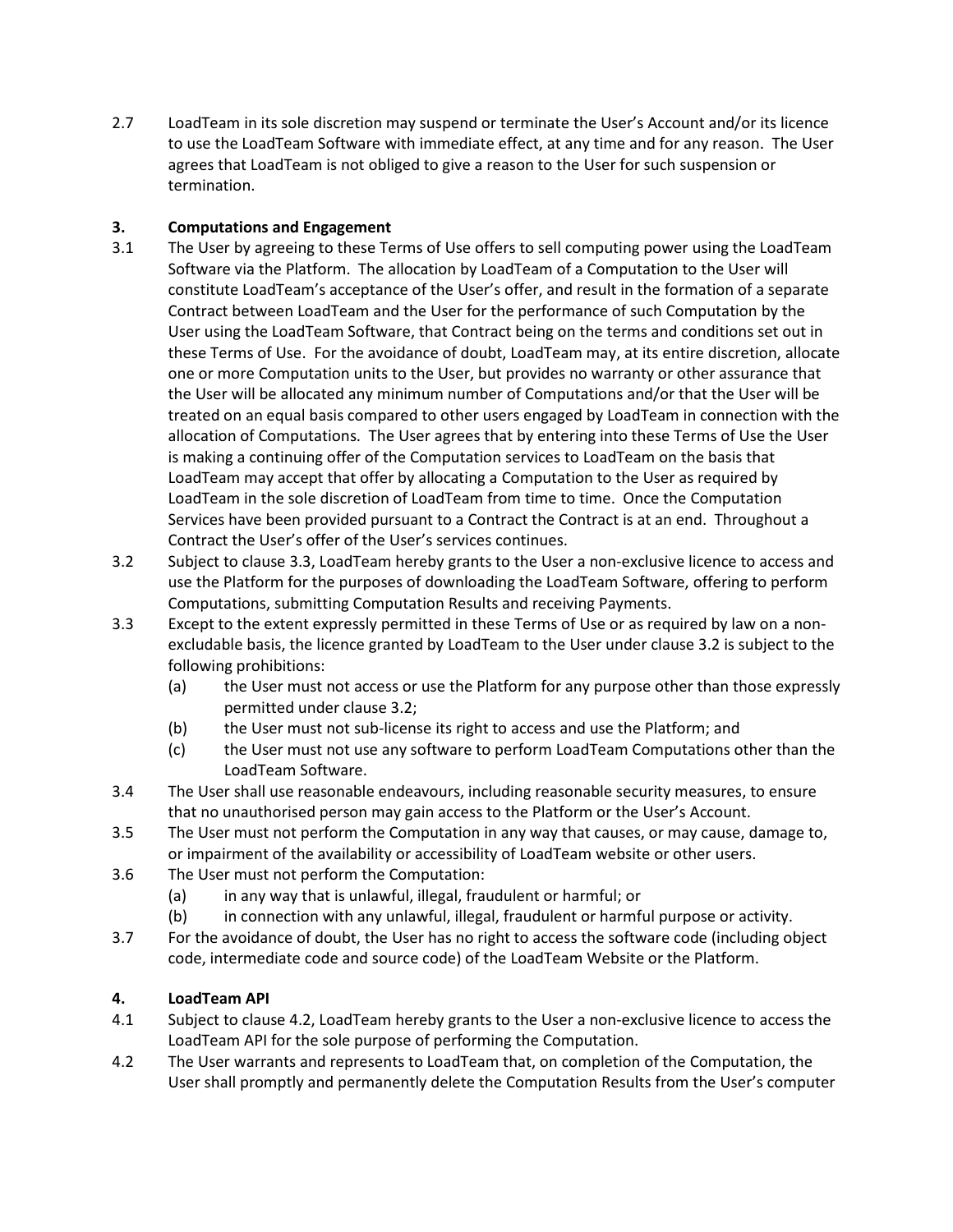system and other media and, if requested by LoadTeam to do so, certify its compliance with this clause.

### **5. No assignment of Intellectual Property Rights**

5.1 Nothing in these Terms of Use or in the Contract operate to assign or transfer any Intellectual Property Rights from LoadTeam to the User, or from the User to LoadTeam.

## **6. Payments and Nature of Relationship**

- 6.1 For the removal of any doubt, the User shall only be paid for Computation Services actually performed by the User. LoadTeam maintains a record associated with a User's Account of amounts payable to a User for each Contract. Following verification of the Computation submitted by the User pursuant to a Contract and conditional on the User providing LoadTeam with a PayPal account, the User's Account will be credited with the Payment. LoadTeam makes payment to the User's PayPal account using the email address specified in the User's Account following which LoadTeam shall provide the User with a PayPal Transaction ID.
- 6.2 The credit balance on the User's Account does not earn interest and the Payment will only be paid across to the User once the amount credited to the User in the User's Account meets the criteria in clause 6.1. Payment will be automatically forfeited if the User fails to provide LoadTeam with a current PayPal account:
	- (a) within 12 months of the date on which the credit balance on the User's Account becomes payable to the User under clause 6.1; or
	- (b) prior to the User closing their Account.
- 6.3 LoadTeam does not provide any form of payment other than PayPal. It is the User's responsibility to ensure that the PayPal account associated with the User's email address (as specified in the User's Account) is able to receive and process payments, and LoadTeam shall not be liable for any failure by the User to receive the Payments as a result of a problem with the User's PayPal account.
- 6.4 Each Payment is inclusive of all sales and other taxes (including GST), duties, dues, expenses, costs and other charges, and the User acknowledges and agrees that it is not entitled to any additional payment or compensation in respect of a Computation, the submission of the Computation Results or any other activity. The User will provide LoadTeam with any information, documentation or other assistance that LoadTeam might require to avoid the need to make a deduction required by law.
- 6.5 The User agrees that if LoadTeam is required by operation of law to deduct any sums from a User's Account LoadTeam may make such a deduction and the Payment to the User will be less the sums deducted. However, in the absence of an obligation on LoadTeam by operation of law, the User is responsible for payment of all sales and other taxes (including GST), ACC levies, duties, dues, expenses, costs and other charges payable on sums paid by LoadTeam to the User.
- 6.6 The User agrees that the User is not an employee of LoadTeam and that LoadTeam is not required to provide the User with any of the statutory or any other entitlements associated with an employment relationship.
- 6.7 The User also agrees that the parties are not in partnership or a joint venture and that the User is not an agent of LoadTeam or vice versa. Neither party has the right to bind the other to any arrangement or to hold the other party to an arrangement other than as set out in these Terms of Use or a Contract entered into pursuant to these Terms of Use.
- 6.8 The User is entitled to enter into any employment or contract for services that does not involve the provision of Computation Services or that otherwise conflict with the User's obligations to LoadTeam under a Contract.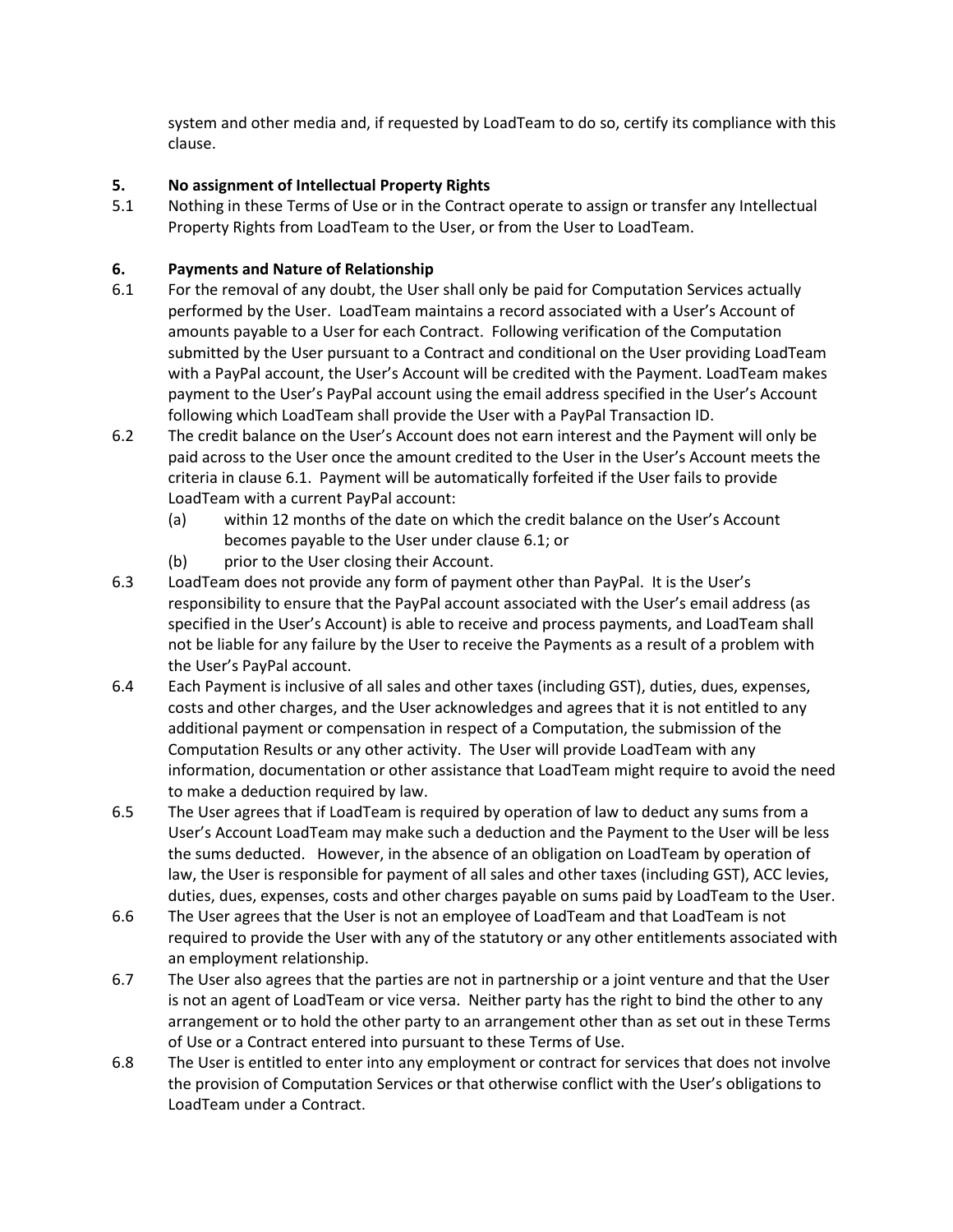- 6.9 Other than as set out in a Contract, LoadTeam is under no obligation to provide the User with any equipment, training or other assistance.
- 6.10 LoadTeam makes no promise that it will accept the User's offer to provide Computation Services and the User agrees that LoadTeam does not commit to any level of payment to the User.

# **7. Warranties**

- 7.1 LoadTeam warrants to the User that:
	- (a) LoadTeam has the legal right and authority to enter into the Contract and to perform its obligations thereunder; and
	- (b) LoadTeam will comply with all applicable legal and regulatory requirements applying to the exercise of LoadTeam's rights and the fulfilment of LoadTeam's obligations under the Contract.
- 7.2 LoadTeam warrants to the User that:
	- (a) it has taken all commercially reasonable steps to ensure that the Platform and the LoadTeam Software (when downloaded) will be free from viruses, worms, Trojan horses, ransomware, spyware, adware and other malicious software programs; and
	- (b) the Platform will incorporate security features reflecting the requirements of good industry practice.
- 7.3 If LoadTeam reasonably determines, or any third party alleges, that the use of the LoadTeam Software in accordance with the Contract infringes any person's Intellectual Property Rights, LoadTeam may terminate the Contract without further liability to the User.
- 7.4 The User warrants and represents to LoadTeam that:
	- (a) it has the legal right and authority to enter into the Contract, and to perform its obligations thereunder;
	- (b) the downloading and use of the LoadTeam Software and the performance of the Computation in accordance with the Contract, will not:
		- (i) breach the provisions of any law, statute or regulation; or
		- (ii) infringe the Intellectual Property Rights or other legal rights of any person; or
		- (iii) entitle the User to claim any compensation or other benefits from LoadTeam, other than the Payments; or
		- (iv) give rise to any cause of action against LoadTeam;
		- in each case in any jurisdiction and under any applicable law.
- 7.5 All of the parties' warranties and representations in respect of the subject matter of the Contract are expressly set out in these Terms of Use. To the maximum extent permitted by applicable law, no other warranties or representations concerning the subject matter of the Contract will be implied into the Contract or any related contract.

# **8. Acknowledgements and warranty limitations**

- 8.1 The User acknowledges that complex software is never wholly free from defects, errors and bugs; and subject to the other provisions of these Terms of Use, LoadTeam gives no warranty or representation that the LoadTeam Software will be wholly free from defects, errors or bugs.
- 8.2 The User acknowledges that complex software is never entirely free from security vulnerabilities; and subject to the other provisions of these Terms of Use, LoadTeam gives no warranty or representation that the LoadTeam Software will be entirely secure.

# **9. Limitations and exclusions of liability**

- 9.1 Nothing in the Contract will:
	- (a) limit or exclude any liability for death or personal injury; or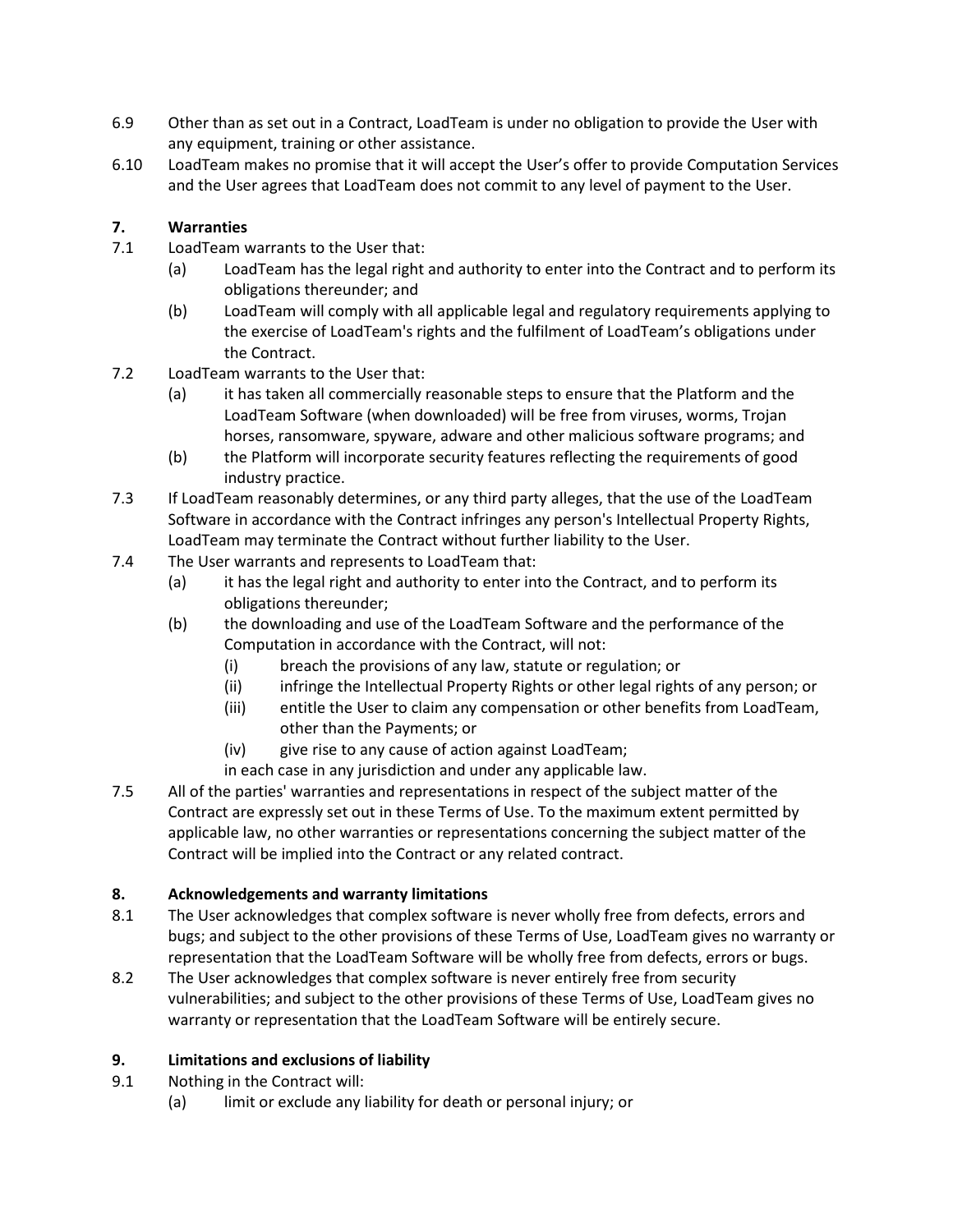- (b) limit or exclude any liability for fraud or fraudulent misrepresentation; or
- (c) limit any liabilities in any way that is not permitted under applicable law; or
- (d) exclude any liabilities that may not be excluded under applicable law.
- 9.2 The limitations and exclusions of liability set out in this clause 9 and elsewhere in the Contract:
	- (a) are subject to clause 9.1; and
	- (b) govern all liabilities arising under the Contract or relating to the subject matter of the Contract, including liabilities arising in contract, in tort (including negligence) and for breach of statutory duty, except to the extent expressly provided otherwise in the Contract.
- 9.3 LoadTeam shall not be liable to the User in respect of:
	- (a) any losses arising out of a Force Majeure Event; or
	- (b) any loss of profits or anticipated savings; or
	- (c) any loss of revenue or income; or
	- (d) any loss of use or production; or
	- (e) any loss of business, contracts or opportunities; or
	- (f) any loss or corruption of any data, database or software, whether resulting from viruses, worms, Trojan horses, ransomware, spyware, adware and other malicious software programs.
- 9.4 Neither party shall be liable to the other party in respect of any special, indirect or consequential loss or damage.
- 9.5 The liability of each party to the other party under the Contract in respect of any event or series of related events shall not exceed the greater of:
	- (a) NZ\$10,000;
	- (b) the total amount paid by LoadTeam to the User during the 12 month period preceding the date of the claim; and
	- (c) the liability of LoadTeam to a User.

### **10. Force Majeure Event**

- 10.1 If a Force Majeure Event gives rise to a failure or delay in either party performing any obligation under the Contract (other than any obligation to make a payment), that obligation will be suspended for the duration of the Force Majeure Event.
- 10.2 A party that becomes aware of a Force Majeure Event which gives rise to, or which is likely to give rise to, any failure or delay in that party performing any obligation under the Contract, must:
	- (a) promptly notify the other; and
	- (b) inform the other of the period for which it is estimated that such failure or delay will continue.
- 10.3 A party whose performance of its obligations under the Contract is affected by a Force Majeure Event must take reasonable steps to mitigate the effects of the Force Majeure Event.

# **11. Termination**

- 11.1 LoadTeam may terminate a Contract and/or close the User's Account immediately by giving written notice to the User at any time, at its entire discretion, and without any obligation to provide any reason therefor.
- 11.2 As the rights and obligations are personal to the User, either party may terminate a Contract immediately by giving written notice of termination to the other party if:
	- (a) the other party is dissolved, ceases to conduct all (or substantially all) of its business, is or becomes unable to pay its debts as they fall due, is or becomes insolvent or is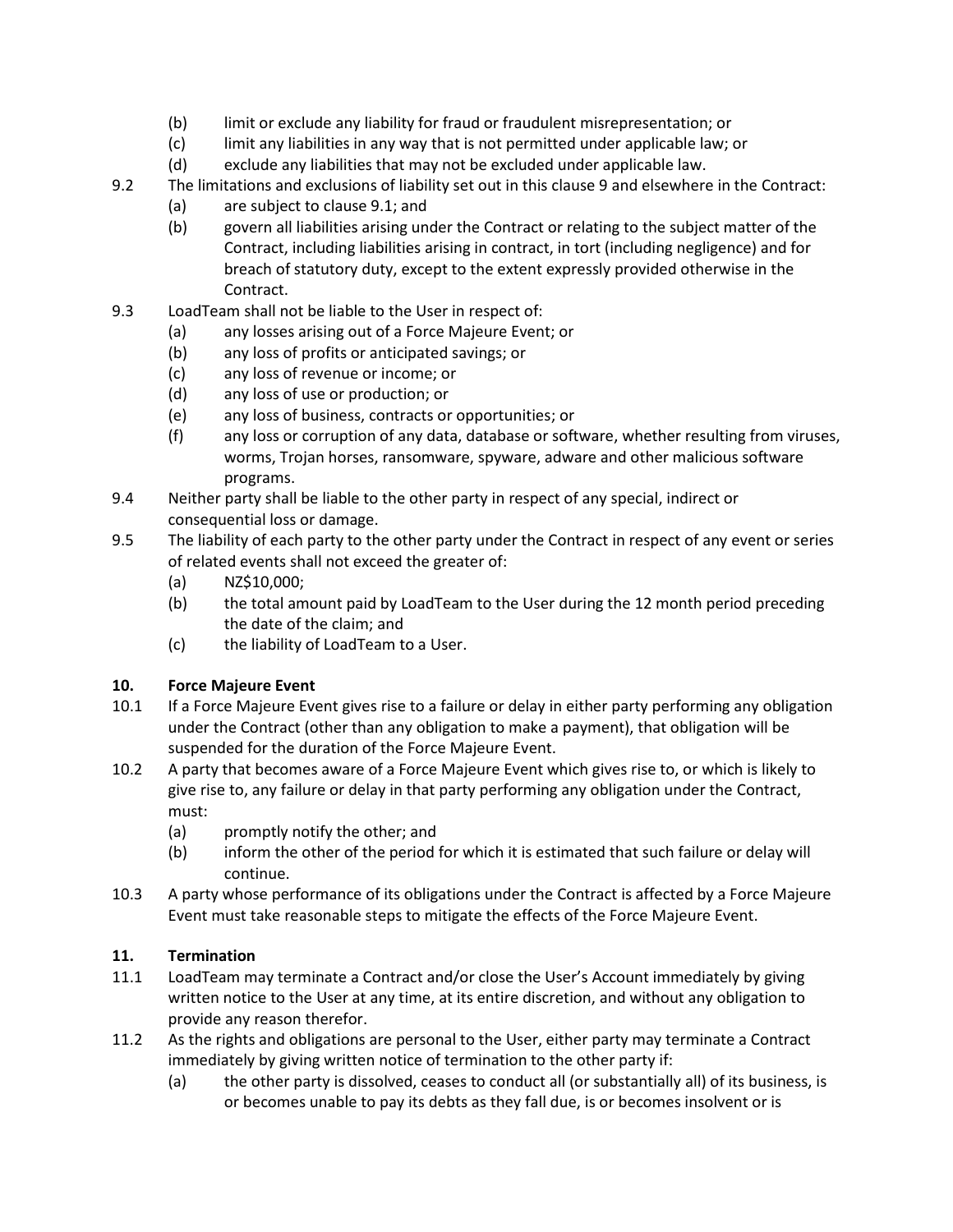declared insolvent and/or bankrupt, or convenes a meeting or makes or proposes to make any arrangement or composition with its creditors;

- (b) an administrator, administrative receiver, liquidator, receiver, trustee, manager or similar is appointed over any of the assets of the other party; or
- (c) an order is made for the winding up of the other party, or the other party passes a resolution for its winding up (other than for the purpose of a solvent company reorganisation where the resulting entity will assume all the obligations of the other party under the Contract);
- (d) The User being an individual dies, becomes mentally unsound or physically unable to provide the Computation Services.

### **12. Notices**

- 12.1 Any notice from one party to the other party under the Contract must be given by one of the following methods (using the relevant contact details set out in the User's Account and clause 12.2):
	- (a) delivered personally or sent by courier, in which case the notice shall be deemed to be received upon delivery; or
	- (b) sent by recorded signed-for post, in which case the notice shall be deemed to be received two business days following posting;

 provided that if the stated time of deemed receipt is not within Business Hours, then the time of deemed receipt shall be when Business Hours next begin after the stated time.

12.2 LoadTeam's contact details for notices under this clause 12 are as follows:

PO Box 25543 Featherston Street Wellington 6146 New Zealand

12.3 The addressee and contact details set out in the User's Account and clause 12.2 may be updated from time to time by a party giving written notice of the update to the other party in accordance with this clause 12.

#### **13. Subcontracting**

13.1 The User may not subcontract any of its obligations under the Contract.

#### **14. Assignment**

14.1 The User may not assign, transfer or otherwise deal with its contractual rights and/or obligations under the Contract.

#### **15. No waivers**

- 15.1 No breach of any provision of the Contract will be waived except with the express written consent of the party not in breach.
- 15.2 No waiver of any breach of any provision of the Contract shall be construed as a further or continuing waiver of any breach of that provision or any other provision of the Contract.

#### **16. Severability**

16.1 If a provision of the Contract is determined by any court or other competent authority to be unlawful and/or unenforceable, the other provisions will continue in effect.